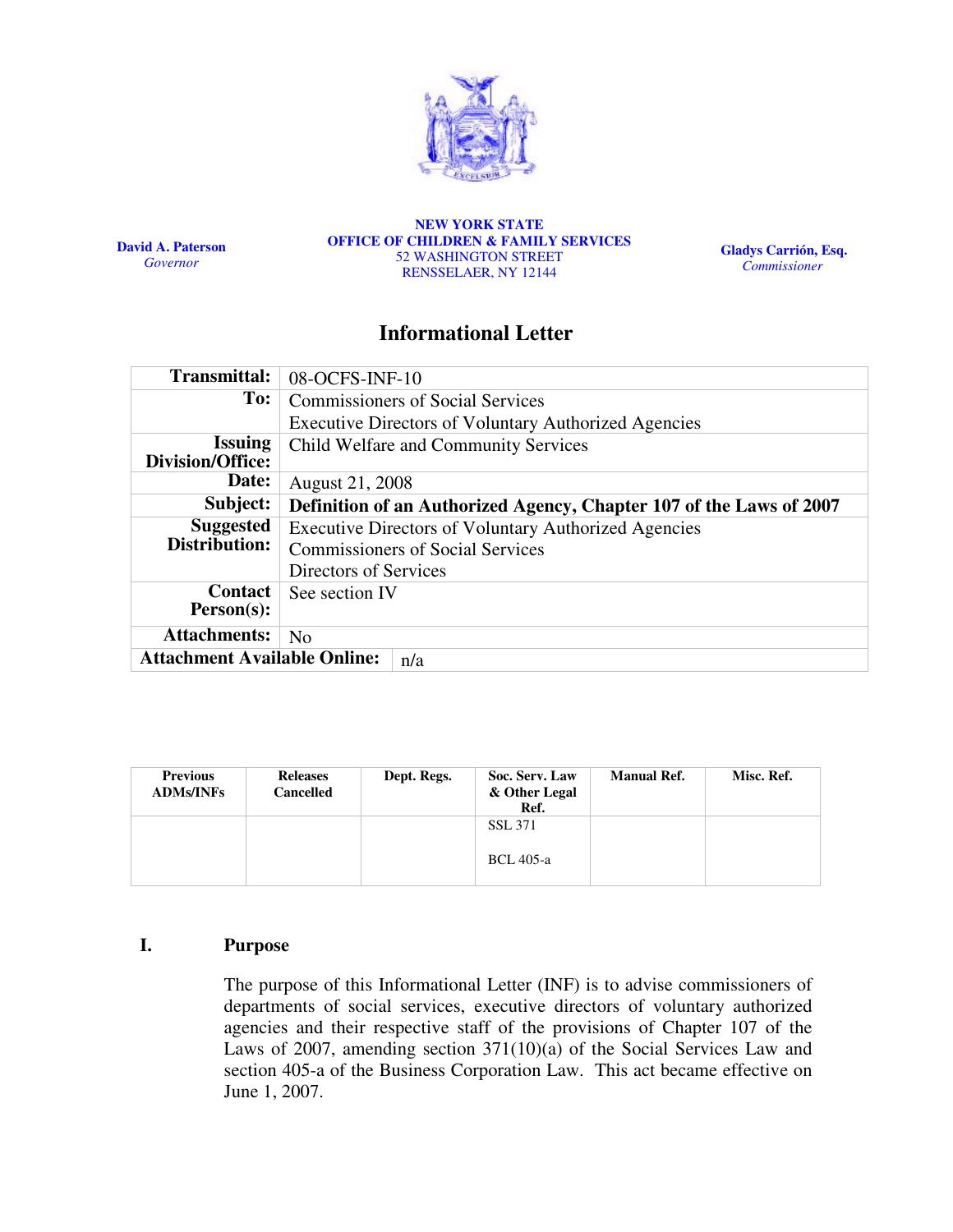#### II. Background

Historically, not-for-profit corporations with the corporate authority to operate child care institutions have provided children in need with appropriate care and services. Up until June 1, 2007, the New York State Business Corporation Law §405-a also permitted a for-profit corporation, upon approval by the Office of Children and Family Services (OCFS), to include among its purposes in the corporation's certificate of incorporation, the authority to establish and operate an institution for the care of destitute, delinquent, abandoned, neglected or dependent children. The effect of Chapter 107 of the Laws of 2007 was to prohibit for-profit entities from receiving OCFS approval to operate such institutions as specified above.

# III Program Implications Effect of Chapter 107 of the Laws of 2007

Chapter 107 clarifies the definition of agencies authorized to operate, manage, supervise or own agency boarding homes, group homes, family boarding homes and/or child care institutions. Such agencies are limited to governmental and not-for-profit agencies; for-profit agencies or organizations are excluded. After June 1, 2007 the law further prohibits OCFS to approve any for-profit corporation to include among its purposes the authority to care for children through the establishment or operation of an institution under New York State Business Corporation Law. The law further prohibits, after June 1, 2007, the approval by OCFS of any for-profit corporation to include among its purposes the authority to care for children through the establishment or operation of an institution under New York State Business Corporation Law §405-a.

Since OCFS had never issued an approval of the filing of a certificate of incorporation under Section 405-a of the Business Corporation Law prior to June 1, 2007, the change in law means, in effect, that no "for-profit" corporation may operate a child care institution in New York State.

### IV Contact Information

Questions concerning this Informational Letter may be directed to:

 Buffalo Regional Office -Mary Miller (716) 847-3145 E-mail: Mary. Miller@ocfs.state.ny.us Rochester Regional Office -Linda Kurtz (585) 238-8200 E-mail: Linda.Kurtz@ocfs.state.ny.us Syracuse Regional Office -Jack Klump (315) 423-1200 E-mail: Jack.Klump@ocfs.state.ny.us Albany Regional Office - Kerri Barber (518) 486-7078 E-mail: Kerri.Barber@ocfs.state.ny.us